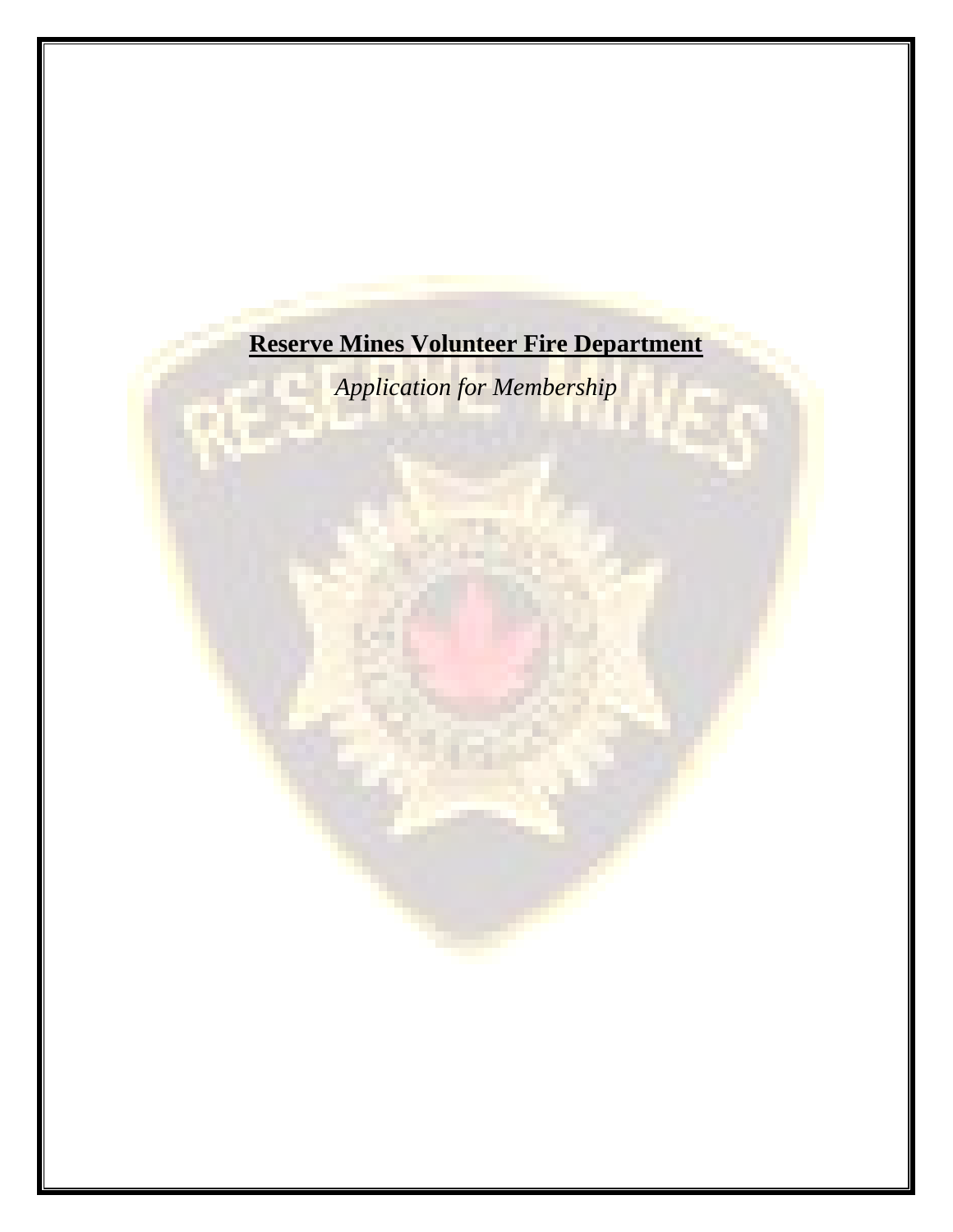# **Reserve Mines Volunteer Fire Department**

## *Application for Membership*

## **Personal Information**

| Address:                      |
|-------------------------------|
| City:                         |
| Postal Code:                  |
| Cell Phone:                   |
| Yes / No<br>Driver's License: |
|                               |
|                               |
| <b>Postal Code:</b>           |
| Phone:                        |
|                               |
| Address:                      |
| City:                         |
| Postal Code:                  |
|                               |
|                               |

Previously, have you ever been a member of another volunteer organization?

Yes / No

If yes, what organization: